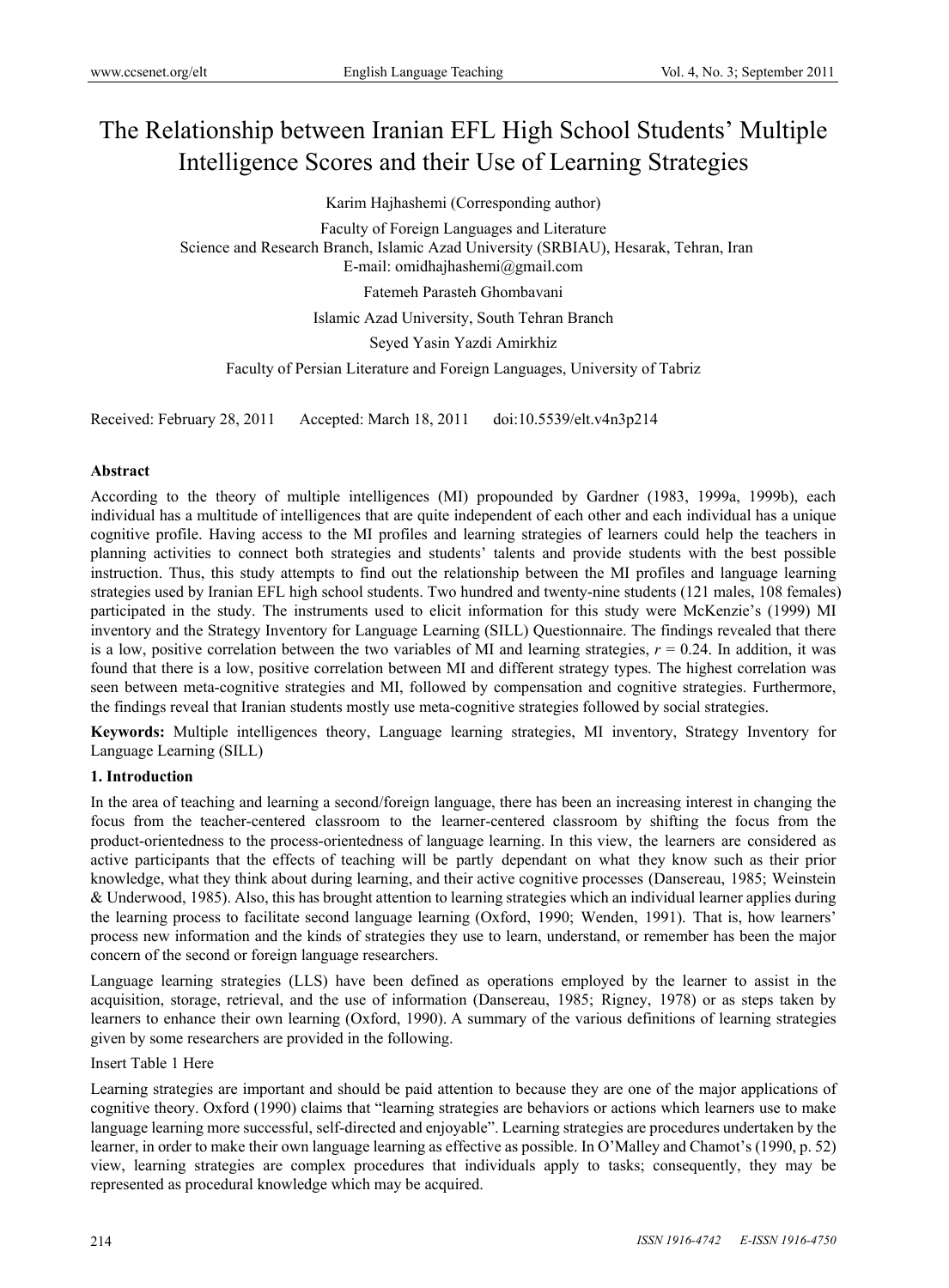Some ESL researchers (e.g., O'Malley, Chamot, Stewner-Manzares, Kupper, & Russo, 1985; Oxford, 1990; Stern, 1992) have classified learning strategies into different categories. For instance, O'Malley et al. (1985, pp. 582-584) divided LLS into three major subcategories, i.e., socio-affective, cognitive, and metacognitve strategies. LLS are also classified by Stern (1992, pp. 262-266) into five main categories that are: a) interpersonal strategies, b) communicative-experiential strategies c) cognitive strategies, d) affective strategies, and e) management and planning strategies. Oxford (1990) has also classified LLS into two major classes i.e., direct and indirect strategies which are further divided into six strategy groups: cognitive, meta-cognitive, memory-related, compensatory, affective , and social strategies that are considered as the most comprehensive classification of learning strategies to date (Ellis, 1994, p. 539).

Currently, the growing interest toward language learning, particularly English, has made the factors that could affect the learning effectiveness more important. As we all know, many factors influence the second/foreign language learning process. However, one of the most important elements for SLA research to explain is the specific strengths and weaknesses that individuals carry out with them in their second/foreign languages respectively. Thus, knowing more about the influence of multiple intelligences on ESL/EFL learners is getting more important.

The term 'intelligence' is traditionally defined as intelligence quotient (IQ) which designates the ratio between mental age and chronological age. In this view, the individuals' abilities are measured via their verbal-linguistic and logical-mathematical intelligences and other types of intelligences are not considered. Gardner (1983) disagreed with such definition of intelligence and challenged the notion that intelligence could be objectively measured and reduced to a single number or "IQ" score. Thus, he stresses that the IQ test does not provide information on other types of intelligences, how to use our minds well and to probe and solve problems.

According to Gardner (1983), each individual has a multitude of intelligences that are quite independent of each other. In this regard, he defined intelligence as "the ability to solve problems or to fashion products that are valued in one or more cultural settings" (Howard Gardner, 1993, p. 15, 2006a, p. 48). He then propounded the theory of MI. Accordingly, he states that,

To my mind, a human intellectual competence must entail a set of skills of problem solving-enabling the individual to resolve genuine problems or difficulties that he or she encounters and when appropriate, to create an effective product-and must also entail the potential for finding or creating problems-thereby laying the groundwork for the acquisition of new knowledge. These prerequisites represent my effort to focus on those intellectual strengths that prove of some importance within a cultural context. (1983, pp. 60-61)

Through the MI theory, Gardner posits that each individual has varying levels of intelligences and each individual has a unique cognitive profile. Seven of the intelligences were introduced in 1983 and later two more were added to the list. They are verbal-linguistic, musical-rhythmic, logical-mathematical, visual- spatial, bodily-kinesthetic, intrapersonal, interpersonal, naturalist and existential intelligences. A brief explanation of each type of intelligence is presented below:

**Verbal-linguistic intelligence:** the ability to make use of language in an effective way and to express oneself rhetorically or poetically

**Logical-mathematical intelligence:** the ability to detect patterns and reason deductively and think logically.

**Visual- spatial intelligence:** the ability to make accurate spatial judgments and mental visualizations of the world. It encompasses the potential to recognize and use the patterns of wide space and more confined areas as well.

**Musical-rhythmic intelligence:** the capacity to recognize and compose musical pitches, tones, and rhythms.

**Bodily-kinesthetic intelligence:** the ability to use mental abilities to coordinate bodily movements.

**Interpersonal intelligence:** the capacity to understand the intentions, motivations and desires of other people

**Intrapersonal intelligence:** the ability to appreciate and construct a perception of oneself, ensued by a calculated tapping into the personal potentials and resources in the direction of regulating one's life

**Naturalist intelligence:** the ability to understand nature and recognize, categorize and draw upon certain features of the environment

**Existential intelligence:** the ability of macro-viewing and understanding in a large context. This type of intelligence seeks connecting to real world understandings and applications of new learning.

Gardner (2009) posited that individuals have jagged cognitive profiles. In other words, a child's strength in fine arts such as music, drawing, and dancing does not so relate with the way that he/she is going to be in other cognitive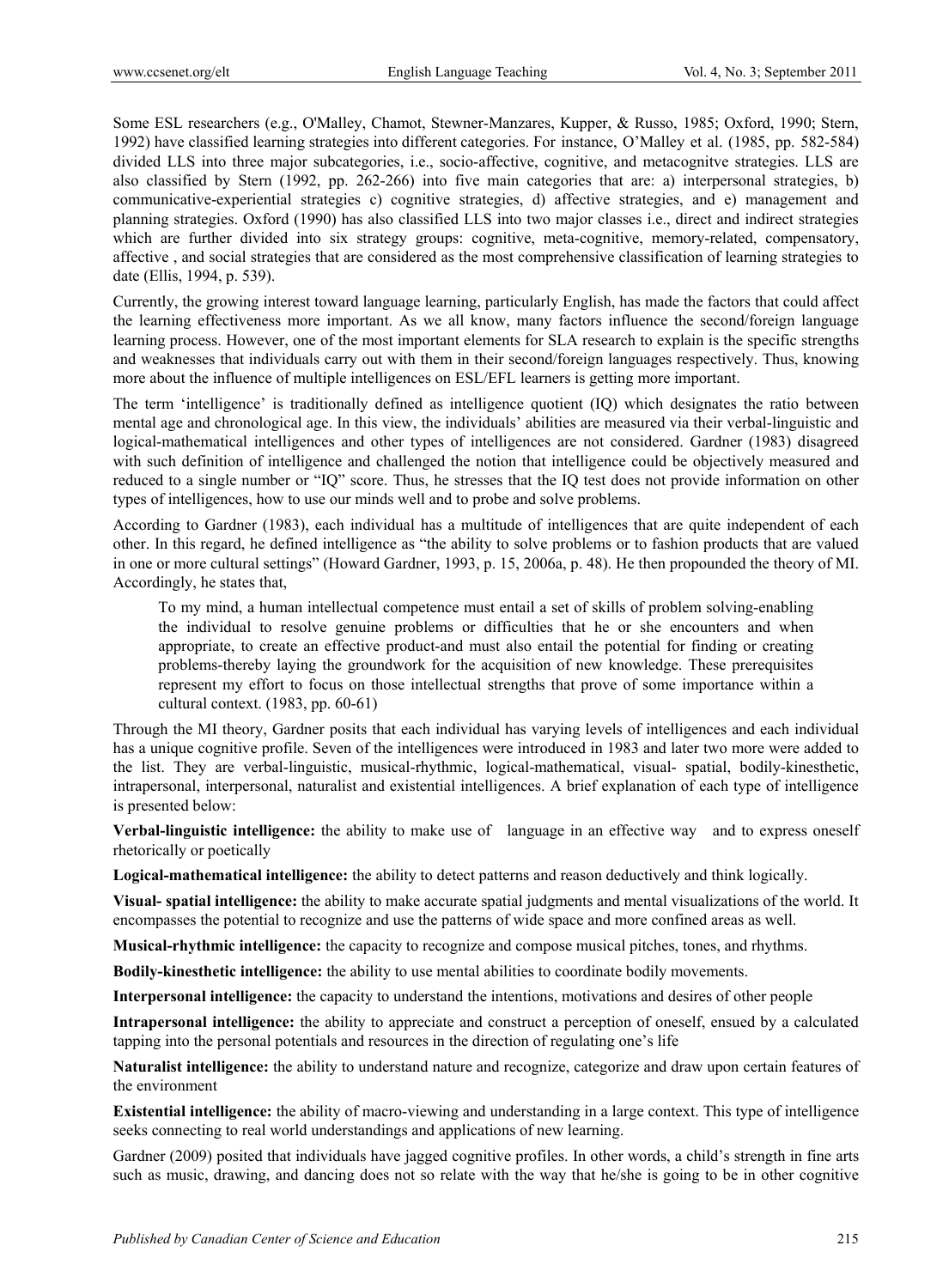areas. Gardner (1993) explained that every child has all nine intelligences and the child has a natural proclivity as a young age towards one or two of the intelligences which last a lifetime. This means that there are dominant intelligences in each individual. In short, Gardner (1983) announced that our mental ability is not unitary or fixed but we possess a blend of cognitive competencies that produce a unique intellectual profile.

As teachers, we have usually seen the students who come to the classroom with different sets of developed intelligences. Thus, there is a need to deal with different students with varying strengths. It may sound impossible to cater for all the different needs of these differing students. However, this is possible if the teacher centers the lesson around the nine intelligences. By encompassing all the nine intelligences, these students will benefit from their different levels of intelligences. Gardner (1987, pp. 187-193) says that "teachers should recognize and nurture all the varied human intelligences, and all the combinations of intelligences". Lazear (1992) also acknowledge that teachers can show students how to use their more developed intelligences to assist in the understanding of a subject which normally employs their weaker intelligences. The MI theory encourages teachers to acknowledge that all students have strengths and that each individual is unique (Carreiro, 1998; Teele, 2000). Thus, teachers' should acknowledge different intelligences of the students and prepare student-centered activities that cater to all the students' intelligences. In this way, students experience success in learning. Kagan and Kagan (1998) state that through this theory, students recognize their own pattern of intelligences and that of their classmates. Students come to celebrate their own uniqueness and honor the diversity they discover among themselves. Thus, recognizing students' intelligences and learning in a conductive environment are vital for effective learning to take place.

Today, an exam-oriented education system that is focusing only on the verbal-linguistic and logical-mathematical intelligences, is not preparing students for the changing world. Weber et al. (2008) claims that research evidence has shown that students understand deeply when they investigate authentic problems, rather than simply recite back isolated facts on standardized tests. She further states that students enjoy the climate where they think critically and creatively and when they relate classroom instruction to tasks and experiences that they encounter outside of school.

Lazear (1991, 1992) regards MI theory as a solid platform based on which the learners 'needs, learning strategies, and intelligence models can be studied. He further asserts that the emphasis should not be strictly placed on logical-mathematical and verbal-linguistic intelligences. As far as the school system is concerned, it should provide a rich educational experience where students' potentials get flourished. Determining the MI profile of EFL students in Iranian schools is an attempt in this direction. Perceiving the intelligence as an ability to solve problems, one can assume that intelligence and learning strategies are of the same nature: one dealing with problems at a broad level (intelligence) and the other tackling just learning problems (LLS). Thus, the present study is designed to investigate quantitatively the relationship between learning strategies and MI scores of Iranian EFL students.

#### **2. Literature review**

As the present study is intended to focus on the use of learning strategies and multiple intelligences in Iranian context, this section provides a review of the pertinent literature in Iran.

Investigating whether or not there is any relationship between the use of LLS, foreign language proficiency and IQ scores of Iranian EFL learners, Akbari and Talebinezhad (2003) conducted a study in which they collected data from 128 (45 males, 83 females) English B.A. and M.A. students majoring in English translation and TEFL. The data were collected using three instruments: 1) a retrieved version of a Michigan proficiency test (excluding listening section) - a 100 multiple-choice proficiency test measuring vocabulary, structural, and reading comprehension ability; 2) the Persian version of SILL (Strategy Inventory for Language Learning) - a 50 likert-type questionnaire developed by Oxford (1990); and 3) Cattell scale three intelligence test- a nonverbal, pictorial measure of intelligence which is divided into four subtests, including 50 items (subtest 1=13 items, subtest 2=14 items, subtest 3=13 items and subtest 4=10 items). The researchers reported that there is a positive relationship between the use of LLS and students' proficiency scores. Compensatory strategies were also found as the best predictor of language proficiency. No significant relationship was found between the participants' strategy use and their IQ scores. Additionally, they reported that Iranian mostly use metacognitive strategy while affective strategy was used the least.

A study carried out by Razmjoo, Sahragard, and Sadri (2009) was aimed at identifying the relationship between MI, vocabulary learning knowledge and vocabulary learning strategies among Iranian EFL learners. The subjects of the study were 100 senior students who were English language teacher trainees at Shiraz Azad University between 2006 and 2007. To this end, the researcher utilized three instruments namely, Nation's Levels Tests (2001), Schmitt's vocabulary learning strategies (1997), and an adapted version of Nail's (2002) MI questionnaire which contains 80 yes/no items covering the eight intelligences introduced by Gardner (1995). Data analysis of the findings (descriptive and inferential) revealed that there is a relationship between MI and vocabulary learning knowledge. It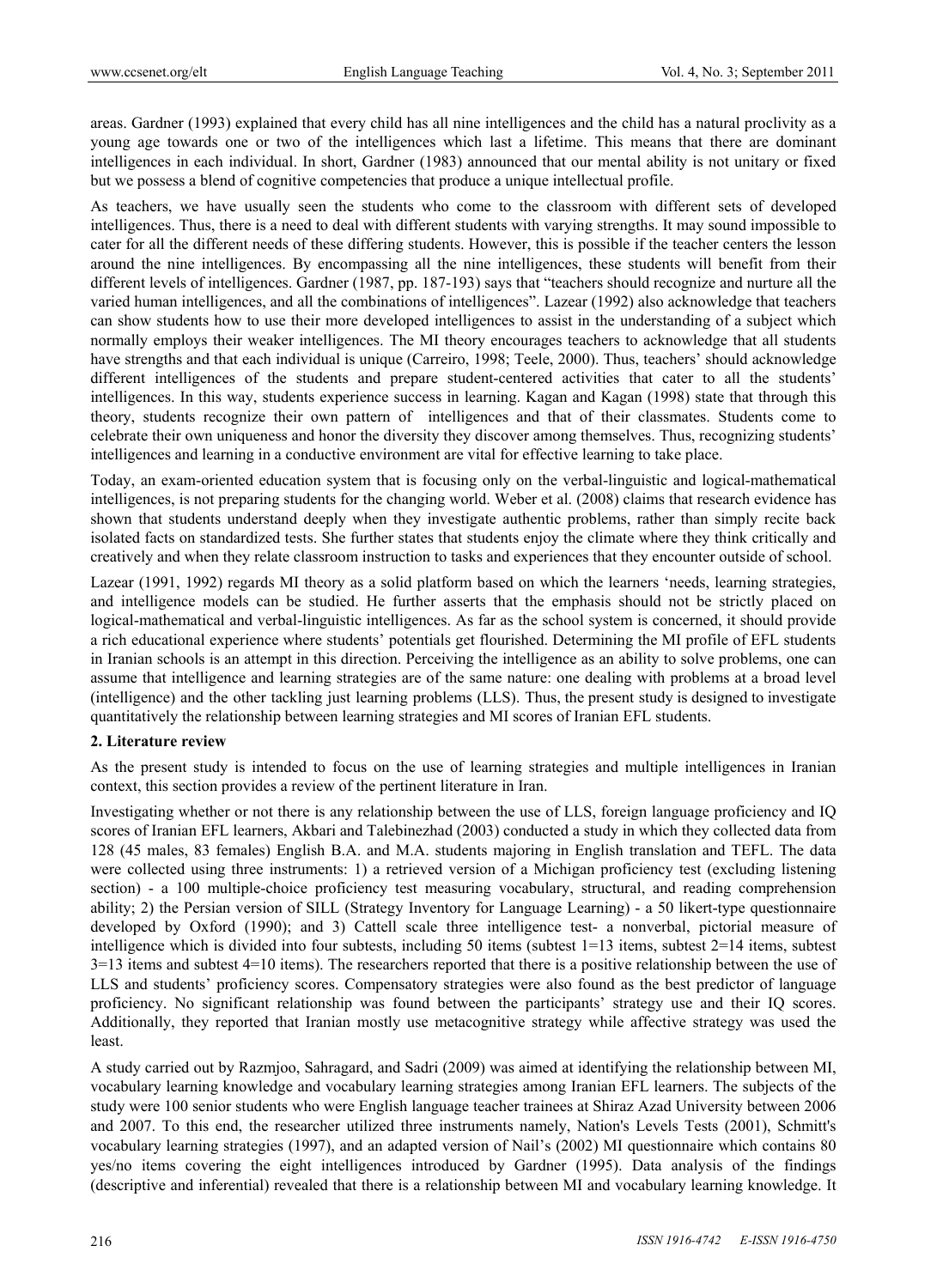was also found that among different domains of intelligence, verbal-linguistic and naturalist intelligences made statistically significant contribution to the prediction of vocabulary learning knowledge.

To determine the relationship between MI and language proficiency, Razmjoo (2008) did a study in which the researcher aimed to investigate the relationship between MI and language proficiency of Iranian EFL PhD candidates, to explore whether one of the intelligence type or a combination of intelligences are predictors of language proficiency, and to examine the effect of gender on language proficiency and types of intelligences. The subjects of the study were 278 (179 males, 99 females) PhD candidates at Shiraz University. An MI questionnaire and a 100-item language proficiency test were distributed among the candidates. The data revealed that there was no significant relationship between language proficiency and the combination of intelligences in general and the types of intelligence in particular. Likewise, no significant difference was found between male and female students and between their MI and language proficiency.

In another study by Mahdavy (2008), the researcher compared TOEFL and IELTS listening tests with MI development by investigating the role of MI in listening proficiency. The subjects of the study were 151 male and female students majoring in English language at a university in Iran. The researcher used three instruments namely, the TOEFL listening test, the IELTS listening test, and the Persian version of MIDAS questionnaire. The process of data collection took 3 weeks to be completed. In the first week, the researcher distributed the MIDAS among the students (N=151) to be completed. After that the data was sent to the author to be scored. One week later, the students participated in the TOEFL listening test and in the following week, 117 of the same participants were given the IELTS listening test. It was found that regardless of the differences between the tests (IELTS & TOEFL), only verbal-linguistic intelligence has a significant influence on the students' listening proficiency. It was also found that verbal-linguistic intelligence is a good predictor of the scores of the listening section in both tests.

Pish Ghadam and Moafian (2008) looked into the role of Iranian EFL teachers' MI in their success in language teaching at high school level. They selected a population of 93 English language teachers from different high schools in Mashhad, a city in the north-east of Iran. At the end of the schooling year, the teachers were asked to fill out the Persian version of MIDAS. Simultaneously, another questionnaire, entitled the Students' View of an Ideal Teacher (in Pish Ghadam & Moafian, 2008) was distributed among the students  $(N=2287)$  of the above-mentioned teachers. In using the questionnaire, the researchers aimed at evaluating the performance of teachers regarding their teaching skills, personality, supplementary programs, activities, and social-educational life by their students. Data analysis of the findings revealed that there is a significant relationship between the success of teachers and their interpersonal, verbal-linguistic, and musical-rhythmic intelligences. No significant relationship was found between their success and other types of intelligences. Furthermore, it was found that there was no significant difference between gender and MI regarding the teaching success.

Pasha Sharifi (2008) conducted a study with a group of 120 high school students (grades 10  $\&$  11) of both genders in different branches (academic and technical fields) in the academic year 2004-2005. In order to collect data, the Persian version of MI questionnaire by Harms and Douglas (in Pasha Sharifi, 2008), consisting of 80 statements and covering the 8 categories of MI introduced by Gardner; Bell Adjustment Questionnaire including 140 questions bearing upon home, health, social, and emotional adjustment; and a researcher-made demographic questionnaire were used. The researcher also used the scores of students in some of the lesson subjects (Persian Language and Literature, Foreign language, Mathematics, Physics, Chemistry, Biology, and Designing and mapping) related to the MI items. It was found that there was a low to moderate but significant correlation among different kinds of intelligence and related school subject scores. Additionally, it was found that the female students in the study were superior in intrapersonal intelligence while the male students were superior in visual-spatial intelligence, and there was no significant difference between them regarding other intelligences.

#### **3. Aim of the study**

The aim of this study was to investigate the relationship between MI profiles of the Iranian EFL high school students and their use of LLS. More specifically, the study addressed the following research questions:

1). With regard to multiple intelligences and language learning strategies:

(a) Is there any relationship between language learning strategies used by Iranian EFL learners and their multiple intelligences?

(b) Which of the strategy types is significantly correlated with the Iranian EFL students' MI profiles?

2). What are the most frequently-used language learning strategies by Iranian EFL students?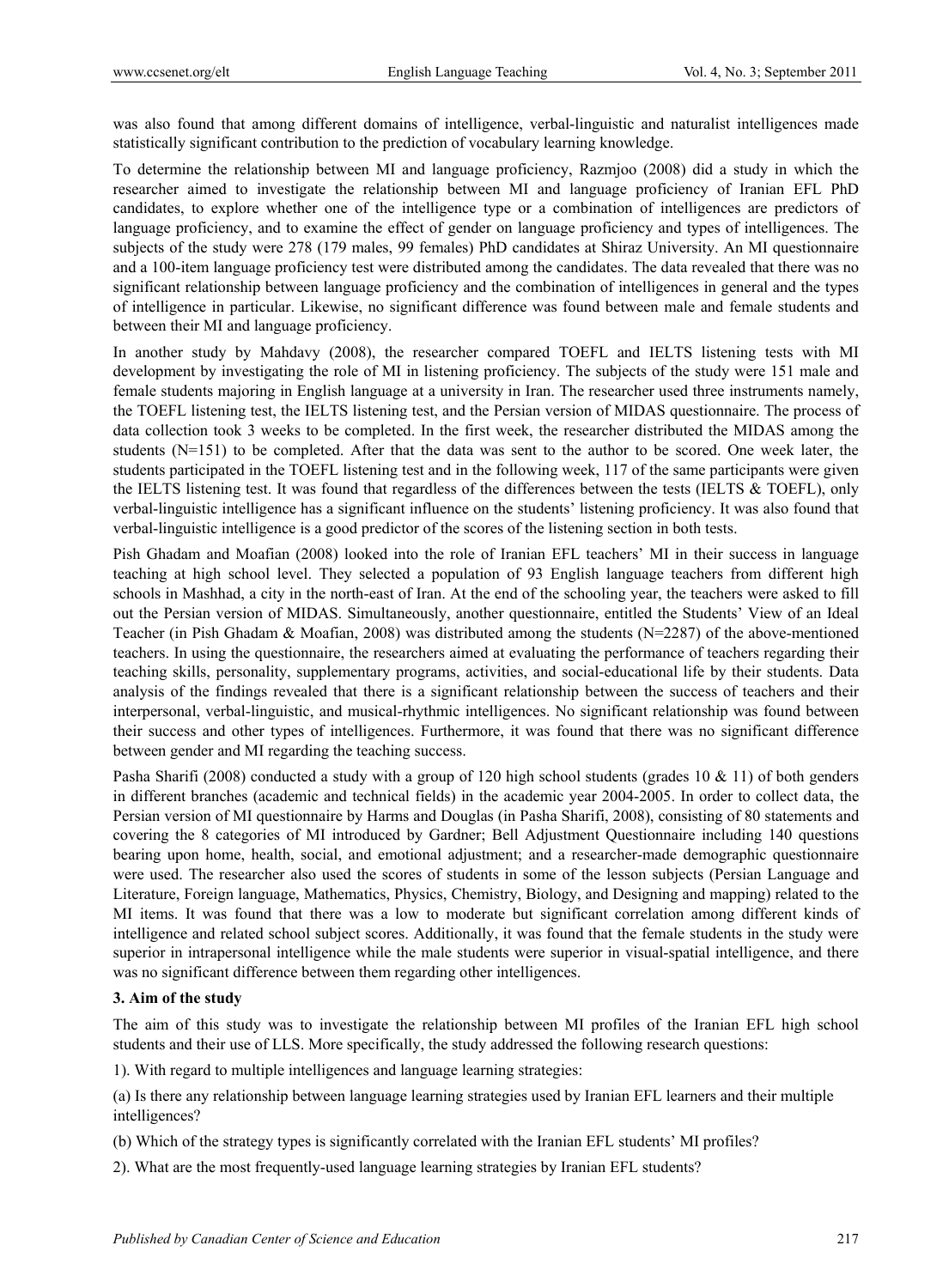## **4. Methodology**

## *4.1 Participants*

A total of two hundred and twenty-nine Iranian EFL high school students (121 males, 108 females), studying in Tehran in the academic year 2008-2009, were randomly selected as the sample of this study. They were from different disciplines (17 humanities, 22 Experimental Science, 28 Mathematics, and 162 others) and different grades  $(1^{st}$  year=84,  $2^{nd}$  year=87,  $3^{rd}$  year=58) (see Table 2).

### Insert Table 2 Here

### *4.2 Instruments*

The instruments used to elicit information for this study were McKenzie's (1999) MI inventory and the Strategy Inventory for Language Learning (SILL) Questionnaire. The MI inventory consists of 90 Likert-type statements which are related to the nine intelligences set forth by Gardner (1999a, 1999b) with an overall internal consistency of 0.85 to 0.90 (see e.g. Al-Balhan, 2006; Hajhashemi & Wong, 2010; Razmjoo, 2008; Razmjoo, et al., 2009). In order to avoid any difficulty related to the students' foreign language proficiency and to ensure that they can easily follow its items, the researchers utilized the translated version of the MI Inventory (Hajhashemi & Wong, 2010).

SILL was also distributed among the students in order to determine their strategy use. The Inventory that includes 50 Likert-type items was developed by Oxford (1990) and covers six subscales of LLS that are memory, cognitive, compensation, meta-cognitive, affective, and social strategies. In this study, the researchers used the Persian version of SILL which was normed by Tahmasebi (1999) for Iranian learners with cronbach alpha of 0.77.

#### *4.3 Procedure*

Undoubtedly, the internal consistency of the questionnaires is vital for the accuracy and reliability of the results. To this end, the Cronbach's alpha for the MI questionnaire and SILL was calculated in a pilot study conducted among 30 Iranian high school students The overall reliability coefficient for the MI questionnaire was found to be *r* = 0.925, which is considered "very good" according to the guidelines provided by George and Mallery (2003). Hence, the reliability coefficient for the SILL questionnaire was found to be  $r = 0.82$  which is acceptable.

Insert Table 3 Here

#### **5. Results and discussions**

The first research question in this study includes two parts. The first part attempts to find out the relationship between LLS and MI of Iranian EFL learners. In an attempt to answer this research question, a Pearson correlation was conducted between the overall MI and learning strategies scores to find out the strength and direction of the linear relationship between the two variables. For this purpose, the scores of the nine categories of MI were added together and then divided by nine, to have an overall MI score. The same process was done among the six categories of SILL to have an overall SILL score as well. After that, the correlation between the overall MI and SILL was calculated, using SPSS version 17. The results are shown in Table 4.

#### Insert Table 4 Here

Based on the findings in Table 4, it was revealed that the correlation between the MI and SILL is  $r = .24$ ,  $n=229$ , *p*<0.01. The correlation coefficient shows a significant relationship between the variables of MI and SILL. According to Guilford's rule of the thumb (Guilford & Furchter, 1978), there is a low correlation with a definite but small relationship between variables when correlation coefficient is between .20-.40. Based on Guilford's rule of the thumb, the relationship of MI and SILL in the present study (*r*.20) is low.

Furthermore, the second part of this research question is to identify the types of strategies that are correlated with the MI profile score. To answer this research question, another Pearson product moment correlation was conducted between MI and different types of learning strategies. The results are shown in Table 5.

#### Insert Table 5 Here

As shown in Table 5, the results of Pearson coefficient determination analysis are indicative of a low, positive correlation between MI and different strategy types. According to Table 5, the highest correlation does exist between meta-cognitive strategies and MI ( $r = .274$ ,  $p < 0.01$ ), followed by compensation and cognitive strategies

Based on the findings for this research question (Table 5), further analysis (another Pearson correlation) was conducted between MI and SILL categories. Among the intelligences, verbal-linguistic, visual-spatial, and logical-mathematical intelligences showed significant correlation with all strategies except memory strategies (see Table 6). Interpersonal intelligence had no significant correlation with any strategy.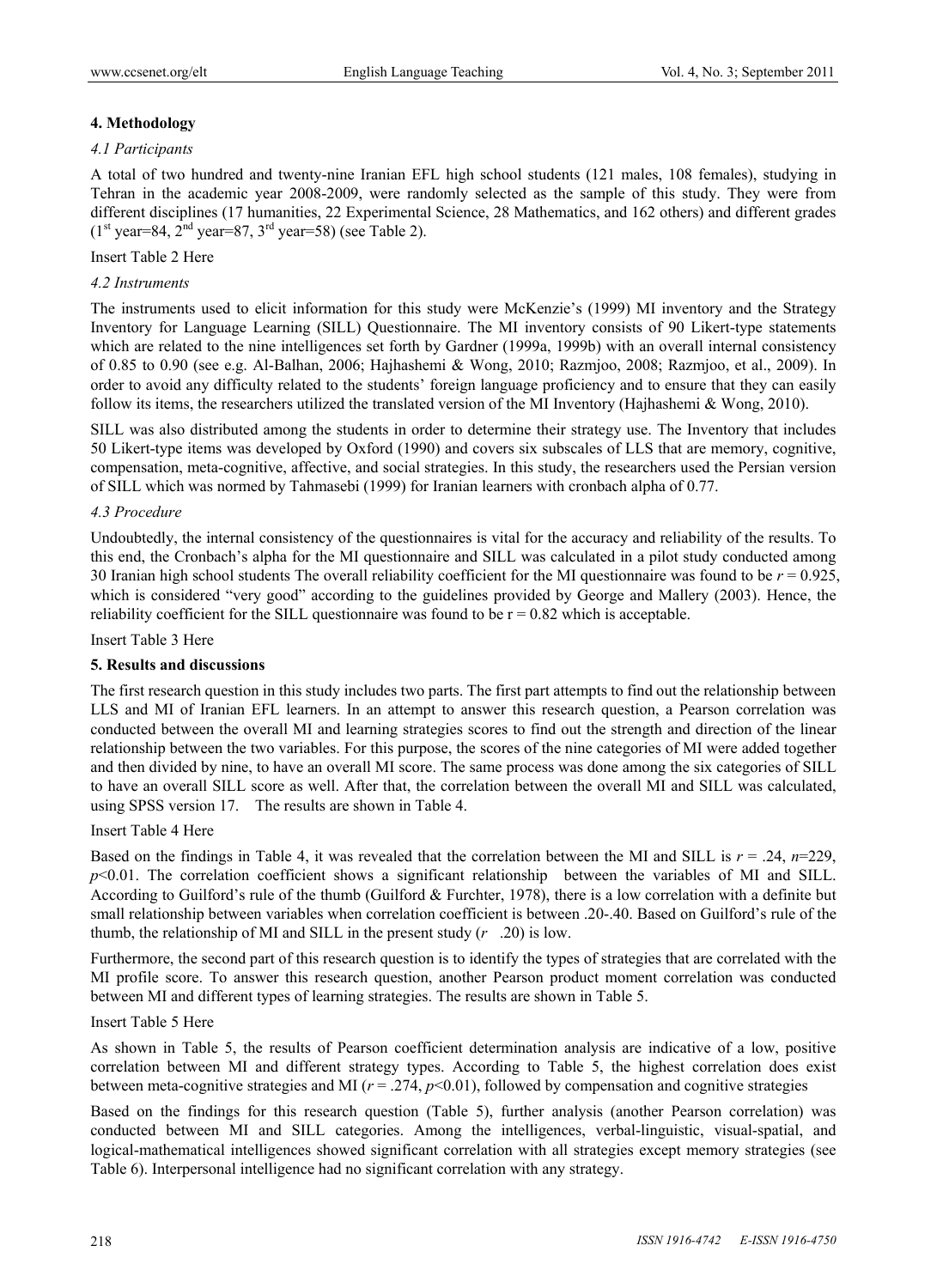### Insert Table 6 Here

The final research question of the present study was to investigate the LLS used by Iranian EFL students. As shown in Table 7, the descriptive statistics of the results indicates that Iranian EFL learners are more willing to use meta-cognitive strategies, followed by social strategies.

### Insert Table 7 Here

## **6. Conclusion**

The purpose of this paper was to investigate the relationship between MI profiles and LLS used by Iranian EFL high school students. The findings revealed that there is a low, positive correlation between the two variables, *r* = 0.24. A low, positive correlation between MI and different strategy types was another finding of the present study. Also, the highest correlation was found between meta-cognitive strategies and MI, followed by compensation and cognitive strategies. As for the frequency of use of learning strategies, the study shed light on the fact that Iranian students have a stronger tendency to use meta-cognitive strategies, followed by social strategies.

The findings of the present study may serve as recommendations to educators to modify instruction and offer a variety of opportunities for learners in the classroom. They might help educators select a variety of appropriate teaching materials to meet the needs of learners with different abilities. Therefore, prior to choosing any teaching materials, educators should conduct a needs analysis and a test in order to find out the MI profile of the students and to avoid having any mismatch between selected topics and the students' needs.

Finally, the teachers who have the greatest impact on the learning of the students in Iran may find the findings of the present study fruitful in their EFL classes and/ or in designing their own syllabuses. Actually, the findings of this study can help teachers improve their literacy instruction, as they require feedback on their job in order to adjust their instruction to better meet the needs of the students. Thus, one of the implications of the new understanding is that once a teacher has a picture of the students' strengths and weaknesses in different intelligence areas, s/he can help them realize and develop their intellectual capabilities accordingly. Therefore, the findings can provide teachers with further insights into factors involved in determining a MI profile of the Iranian EFL pre-university learners. As far as the MI and learning strategies are concerned, both teachers and learners can use the findings of this study as a guide to improve their EFL classes. Having access to MI profiles and learning strategies of learners will help the teachers in planning activities to connect both strategies and students' talents and provide students with the best possible instruction.

# **References**

Akbari, R., & Talebinezhad, M. R. (2003). The relationship between the use of language learning strategies by Iranian learners of English, their foreign language proficiency, and the learners' IQ scores. *IJAL, 6*(1), 1-20.

Al-Balhan, E. M. (2006). Multiple Intelligence Styles in Relation to Improved Academic Performance in Kuwaiti Middle School Reading. *Digest of Middle East Studies, 15*(1), 18-34. doi:10.1111/j.1949-3606.2006.tb00002.x, http://dx.doi.org/10.1111/j.1949-3606.2006.tb00002.x

Carreiro, P. (1998). *Tales of Thinking: Multiple Intelligences in the Classroom*. Colombus, OH: Stenhouse Publications.

Chamot, A. (1987). the learning strategies of ESL students. In A. L. Wenden & J. Rubin (Eds.), *learning strategies in language learning*. Englewood Cliffs, NJ: Prentice-Hill.

Cohen, A. (2003). Strategy Training for Second Language Learners. *Eric Digest*. Retrieved from http://202.198.141.77/upload/soft/0-article/029/517010.pdf

Dansereau, D. F. (1985). The development of a learning strategy curriculum. In J. H. F.O'Neil (Ed.), *Learning strategies* (pp. 1-29). San Francisco, CA: Academic Press.

Ellis, R. (1994). *The Study of Second Language Acquisition*. Oxford: Oxford University Press.

Gardner, H. (1983). *Frames of Mind: The theory of multiple intelligences*. New York: Basic Books.

Gardner, H. (1987). Beyond IQ: Education and Human development. *Harvard Educational Review, 57*(2), 187-193.

Gardner, H. (1993). *Frames of mind : the theory of multiple intelligences* (2nd paper ed.). New York: Basic Books.

Gardner, H. (1995). Reflections on multiple intelligences: Myths and messages. *Phi Delta Kappan, 77*, 200-209.

Gardner, H. (1999a). Are there additional intelligences? the case of naturalist, spiritual and existential intelligences. In J. Kane (Ed.), *Education, information and transformation* (pp. 111-131). Englewood Cliffs, NJ: Prentice Hall.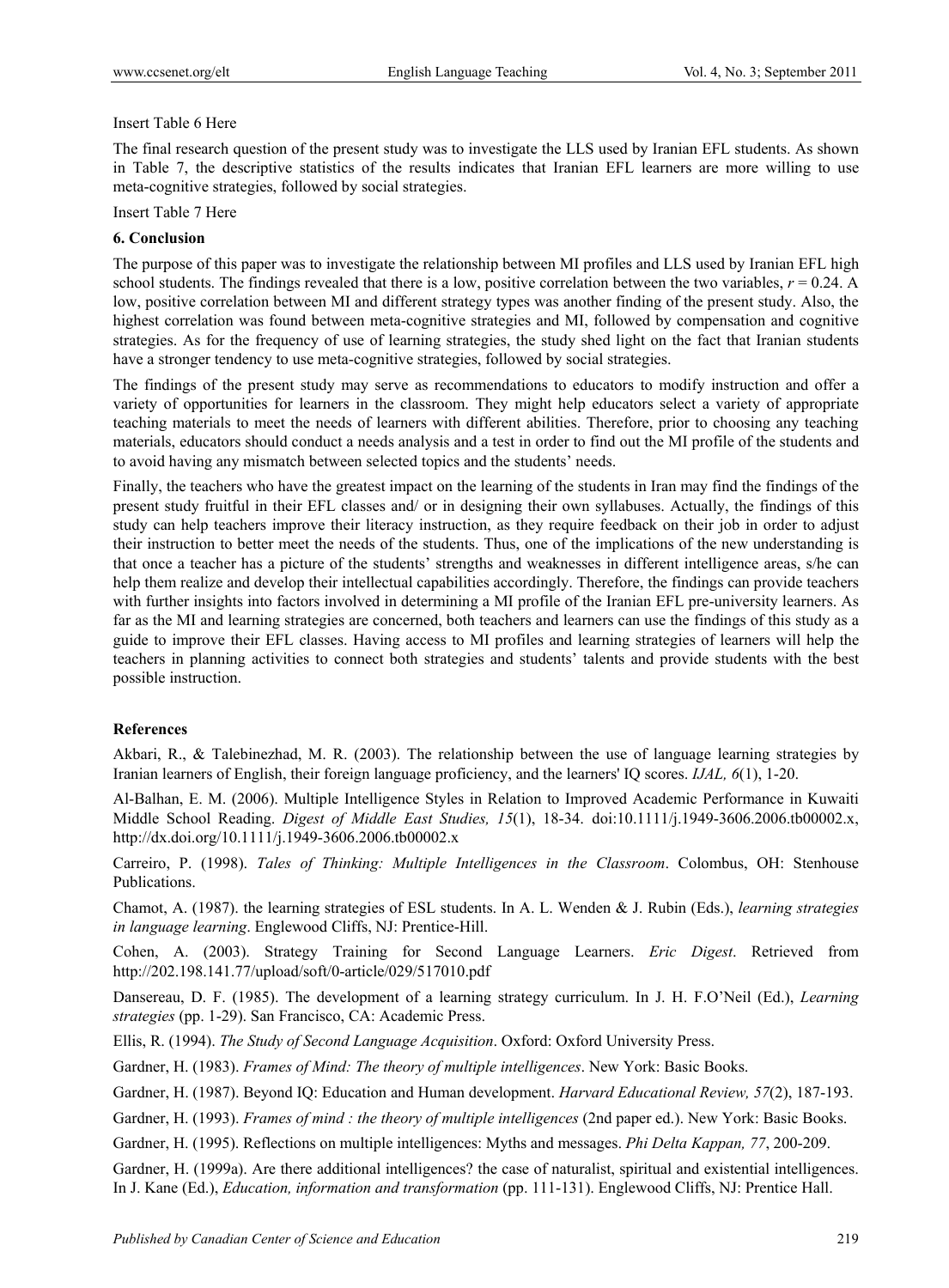Gardner, H. (1999b). *Intelligence reframed : multiple intelligences for the 21st century*. New York: Basic Books.

Gardner, H. (2006a). *The Development and Education of the Mind: The selected works of Howard Gardner*. NY,USA: Routledge.

Gardner, H. (2009). Birth and the Spreading of a "Meme". In J.-Q. Chen, S. Moran & H. Gardner (Eds.), *Multiple Intelligences around the World*. San Francisco: John Wiley & Sons, Inc.

George, D., & Mallery, P. (2003). *SPSS for Windows Step by Step: A Simple Guide and Reference, 11.0 Update* (4th ed.). USA: Allyn & Bacon.

Hajhashemi, K., & Wong, B. E. (2010). A Validation Study of the Persian Version of Mckenzie's (1999) Multiple Intelligences Inventory to Measure MI Profiles of Pre-University Students. *Pertanika Journal of Social Sciences & Humanities (JSSH), 18*(2), 343-355.

Kagan, S., & Kagan, M. (1998). *Multiple Intelligences: The Complete Multiple Intelligences Book*. California: Kagan Cooperative Learning.

Lazear, D. G. (1991). *Seven ways of Knowing: The Artistry of Teaching with Multiple Intelligences; a handbook of techniques for expanding intelligence.* Palatine, IL: IRI/Skylight.

Lazear, D. G. (1992). *Teaching for multiple intelligences* Bloomington, IN: Phi Delta Kappa Educational Foundation.

Mahdavy, B. (2008). The Role of Multiple Intelligences(MI) in Listening Proficiency. *The Asian EFL Journal Quarterly, 10*(3), 109-126.

O'Malley, J. M., Chamot, A. U., Stewner-Manzares, G., Kupper, L., & Russo, R. P. (1985). Learning strategy applications with students of English as a second language. *TESOL Quarterly, 19*(3), 557-584. doi:10.2307/3586278, http://dx.doi.org/10.2307/3586278

O'Malley, J. M., & Chamot, A. U. (1990). *Learning Strategies in Second Language Acquisition*. Cambridge, England: Cambridge University Press.

Oxford, R. L. (1990). *Language Learning Strategies: what every teacher should know*. New Yourk: Newbury House Publishers.

Pasha Sharifi, H. (2008). The Introductory study of Gardner's multiple intelligence theory, in the field of lesson subjects and the students' compatibility. *Quarterly Journal of Educational Innovations, 24*, 11-20.

Pish Ghadam, R., & Moafian, F. (2008). The role of Iranian EFL Teachers' multiple Intelligences in their success in language teaching at High schools. *Pazhuhesh-e-Zabanha-ye- Khareji*(42), 5-22.

Razmjoo, S. A. (2008). On the relationship between multiple intelligences and language proficiency. *The Reading Matrix, 8*(2), 155-174.

Razmjoo, S. A., Sahragard, R., & Sadri, M. (2009). On the relationship between Multiple Intelligences,Vocabulary learning knowledge and vocabulary learning strategies among the Iranian EFL learners. *The Iranian EFL Journal Quarterly, 3*, 82-110.

Rigney, J. W. (1978). Learning strategies: A theoretical perspective. In H. F. O'Neil (Ed.), *Learning Strategies* (pp. 165-205). New York: Academic Press.

Stern, H. H. (1983). *Fundamental Concepts of Language Teaching*. Oxford: Oxford University Press.

Stern, H. H. (1992). *Issues and Options in Language Teaching*. Oxford: Oxford University Press.

Tahmasebi, A. (1999). vocabulary learning strategy and the level of language proficiency Unpublished M.A. thesis. Tarbiat Modares University, Tehran, Iran.

Teele, S. (2000). *Rainbow of Intelligence: exploring how students learn*. Thousand Oaks, California: Sage Publications Ltd.

Weber, E. F., Denny, M., Wells, J., Stokes, O. R., Lane, P., & Denieffe, S. (2008). Matching purpose with practice: Revolutionising nurse education with mita. *Nurse Education Today, 28*(1), 100-107. doi:10.1016/j.nedt.2007.03.004, http://dx.doi.org/10.1016/j.nedt.2007.03.004

Weinstein, C., & Mayer, R. (1986). The Teaching of Learning Strategies. In M. C. Wittrock (Ed.), *Handbook of Research on Teaching*.

Weinstein, C., & Underwood, V. (1985). Learning Strategies. In J. Segal & S. Chipman (Eds.), *Thinking and Learning Skills* (pp. 241-258). London: Lawrence Erlbaum Associates.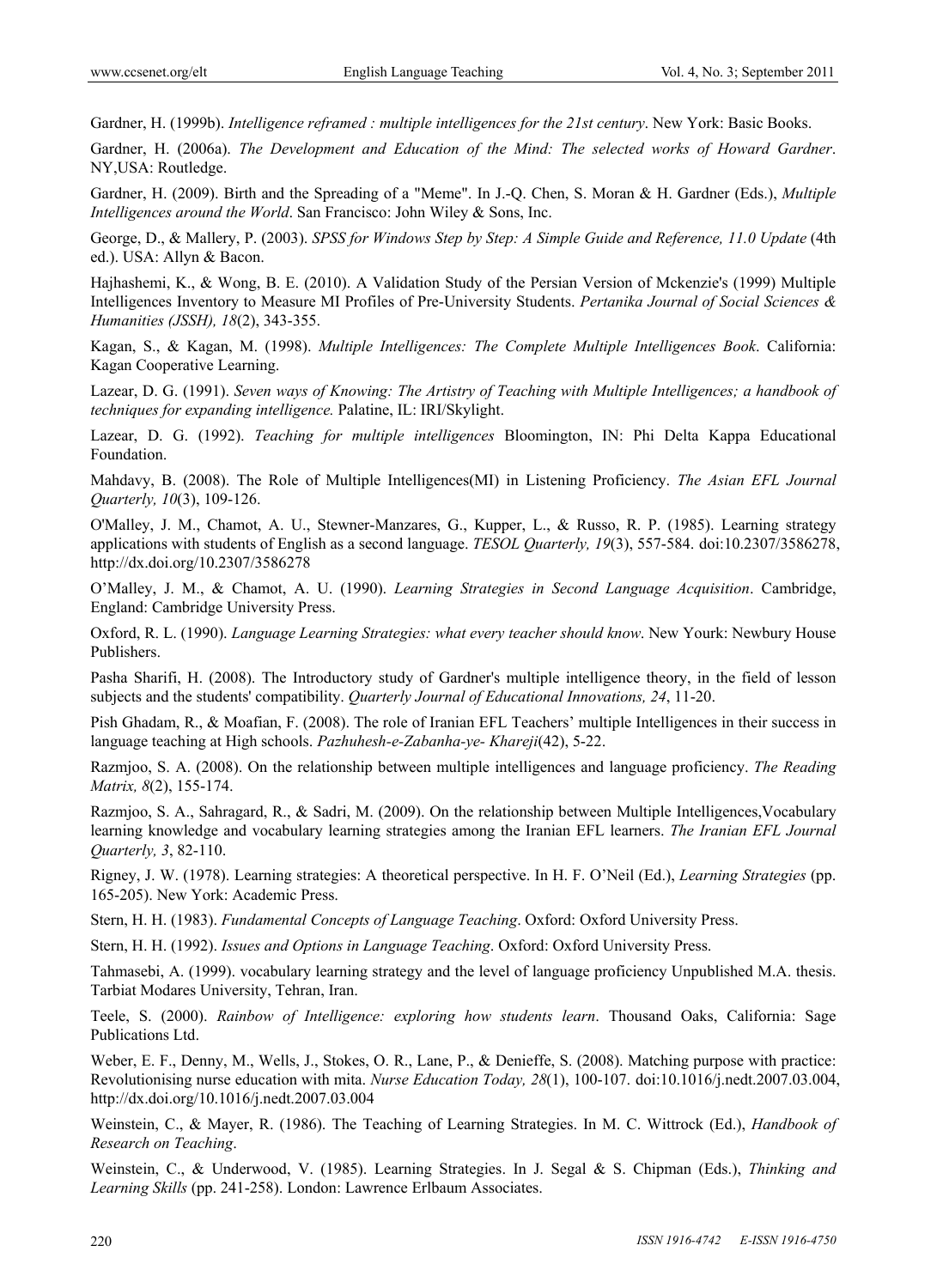Wenden, A. L. (1991). *Learner strategies for learner autonomy*. London: Prentice -Hall International. Wenden, A. L., & Rubin, J. (1987). *learning strategies in language learning*. Englewood Cliffs, NJ: Prentice-Hill.

| <b>Source</b>                      | <b>Definition</b>                                                                                                                                                                                                                               |
|------------------------------------|-------------------------------------------------------------------------------------------------------------------------------------------------------------------------------------------------------------------------------------------------|
| (1983)<br><b>Stern</b>             | In our view strategy is best reserved for general tendencies or overall<br>characteristics of the approach employed by the language learner, leaving<br>techniques as the term to refer to particular forms of observable learning<br>behavior. |
| Weinstein & Mayer $(1986, p. 315)$ | Learning strategies are the behaviors and thoughts that a learner engages in<br>during learning that are intended to influence the learner's encoding process.                                                                                  |
| Chamot (1987)                      | Learning strategies are techniques, approaches or deliberate actions that<br>students take in order to facilitate the learning, recall of both linguistic and<br>content area information.                                                      |
| Wenden & Rubin $(1987, p. 23)$     | Learning strategies are strategies which contribute to the development of the<br>language system which the learner constructs and affect learning directly.                                                                                     |
| Cohen (2003)                       | Learning strategies are conscious thoughts and behaviors used by learners<br>with the explicit goal of improving their knowledge and understanding of a<br>target language.                                                                     |

Table 1. Definitions of Language Learning Strategies

Table 2. Descriptive Statistics of the Participants

|             |                      | Frequency | Percent |
|-------------|----------------------|-----------|---------|
| Gender:     |                      |           |         |
|             | Male                 | 121       | 52.8    |
|             | Female               | 108       | 47.2    |
| Discipline: |                      |           |         |
|             | Humanities           | 17        | 7.4     |
|             | Experimental science | 22        | 9.6     |
|             | Mathematics          | 28        | 12.2    |
|             | Others               | 162       | 70.7    |
| Status:     |                      |           |         |
|             | $1st$ year           | 84        | 36.7    |
|             | $2nd$ year           | 87        | 38.0    |
|             | $3rd$ year           | 58        | 25.3    |

Table 3. Cronbach's alpha of the Questionnaires in the pilot study

| Questionnaire | $\bm{N}$ | Cronbach's alpha |
|---------------|----------|------------------|
| MI            | 30       | 0.925            |
| <b>SILL</b>   | 30       | 0.82             |